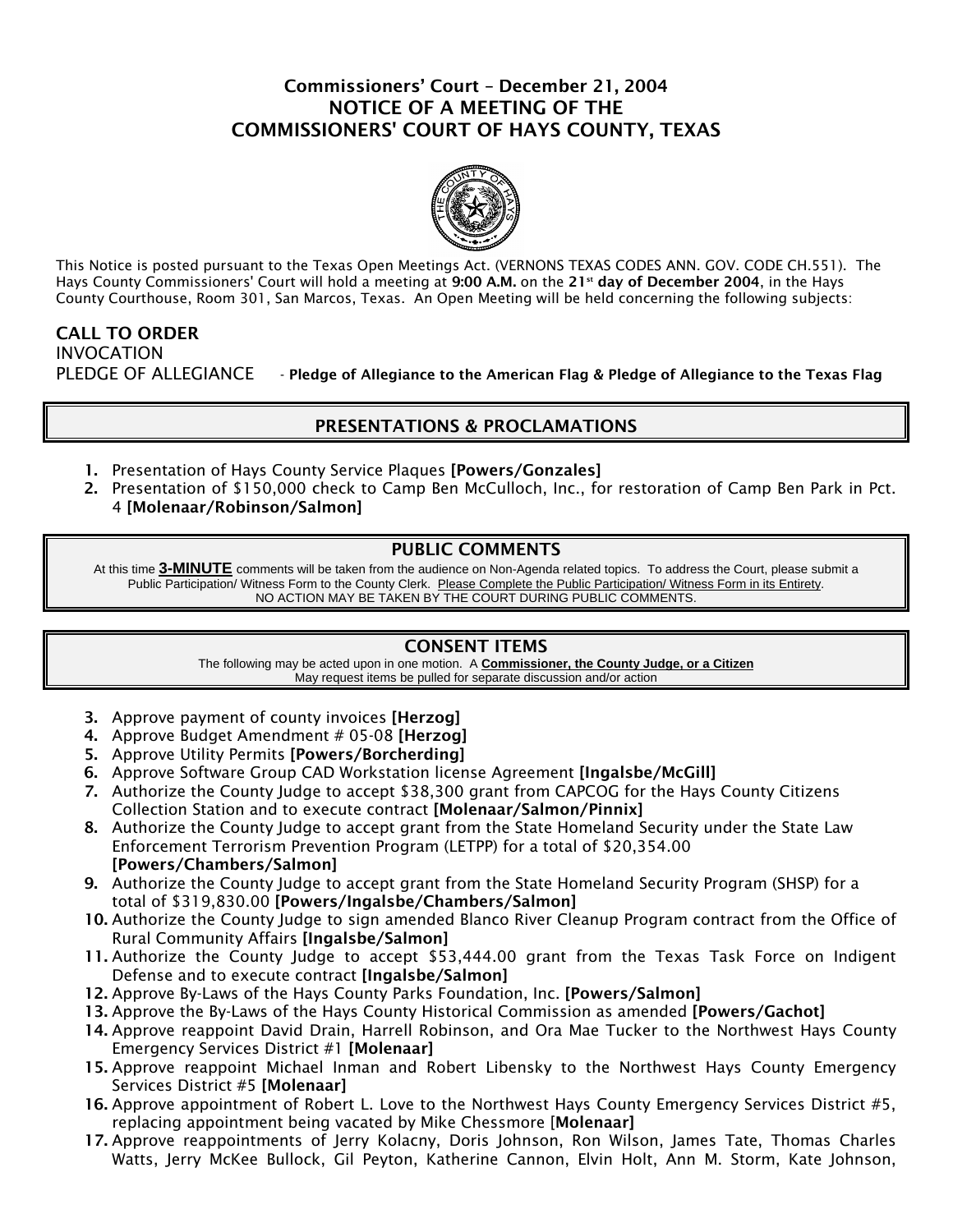Raymond Lankford, Lamarr Petersen, Melissa Falcon, Lila Knight, Pete Anderson, and Richard Gachot to the Hays County Historical Commission for terms beginning January 1, 2005 and ending December 31, 2007; Further approve appointment of ex-officio members Ofelia Vasquez-Philo, Frances Stovall, and Johnnie Armstead for the same term [Powers/Gachot]

- 18. Approve appointments of Michelle M. López, Lisa Hanks, J. Eric Hudgins, Jody Ginn, Jon Thompson, and Bonnie Eissler to the Hays County Historical Commission for terms beginning January 1, 2005 and ending December 31, 2007 [Powers/Gachot]
- 19. Approve interlocal agreement with the City of Kyle relating to road construction on Dry Hole Road and authorize the County Judge to execute same [Carter]

## ACTION ITEMS

### SUBDIVISIONS:

- 20. PCT. 4 04-4-022 Belterra, Phase 2, Section 4, 50 lots Consider approval of FINAL PLAT and accept fiscal surety for the construction of road and drainage improvements [Molenaar/Walther]
- 21. PCT. 4 04-4-024 Belterra, Phase 2, Section 5C, 35 lots Consider approval of FINAL PLAT and accept fiscal surety for the construction of road and drainage improvements [Molenaar/Walther]
- 22. PCT. 4 04-4-025 Belterra, Phase 2, Section 5D, 24 lots Consider approval of FINAL PLAT and accept fiscal surety for the construction of road and drainage improvements [Molenaar/Walther]

### ROADS:

### MISC. ITEMS:

- 23. Discussion and possible action to call for a public hearing on January 18, 2005 to discuss the possible creation of the Woodcreek North Road District pursuant to Chapter 257 of the Texas Transportation Code [Burnett]
- 24. Discussion and possible action to approve appointment of Hays County Judge Jim Powers to the Capital Area Metropolitan Planning Organization to replace Commissioner Bill Burnett; further approve designation of Will Conley as a proxy to Judge Powers [Burnett]
- 25. Discussion and possible action to approve agreement for engineering services with Turner, Collie & Braden, Inc. and authorize the County Judge to execute Supplemental Work Authorization No. 1 to Work Authorization No. 20 - Hays County/TC&B/PBS&J (FM 110) [Ingalsbe/Borcherding]
- 26. Discussion and possible action to approve agreement for engineering services with Turner, Collie & Braden, Inc. and authorize the County Judge to execute Supplemental Work Authorization No. 6 to Work Authorization No. 1 - Hays County/TC&B (Bond Program Management) [Powers/Borcherding]
- 27. Discussion and possible action to approve agreement for engineering services with Turner, Collie & Braden, Inc. and authorize the County Judge to execute Supplemental Work Authorization No. 3 to Work Authorization No. 3 - Hays County/TC&B/URS (Redwood Road) [Ingalsbe/Borcherding]
- 28. Discussion and possible action to authorize the County Judge to submit a \$200,000 grant application to the U.S. Soccer Association for the construction of soccer fields at 5-Mile Dam Park [Ingalsbe/Cobb/Salmon]
- 29. Discussion and possible action regarding the Hays County delegation appearance before the Texas Transportation Commission and subsequent State and County discussion [Molenaar/Burnett]

#### EXECUTIVE SESSIONS

**The Commissioners' Court will announce it will go into Executive Session, if necessary, pursuant to Chapter 551 of the Texas Government Code, to receive advice from Legal Counsel to discuss matters of land acquisition, litigation, and personnel matters as specifically listed on this agenda. The Commissioners' Court may also announce it will go into Executive Session, if necessary, to receive advice from Legal Counsel regarding any other item on this agenda**.